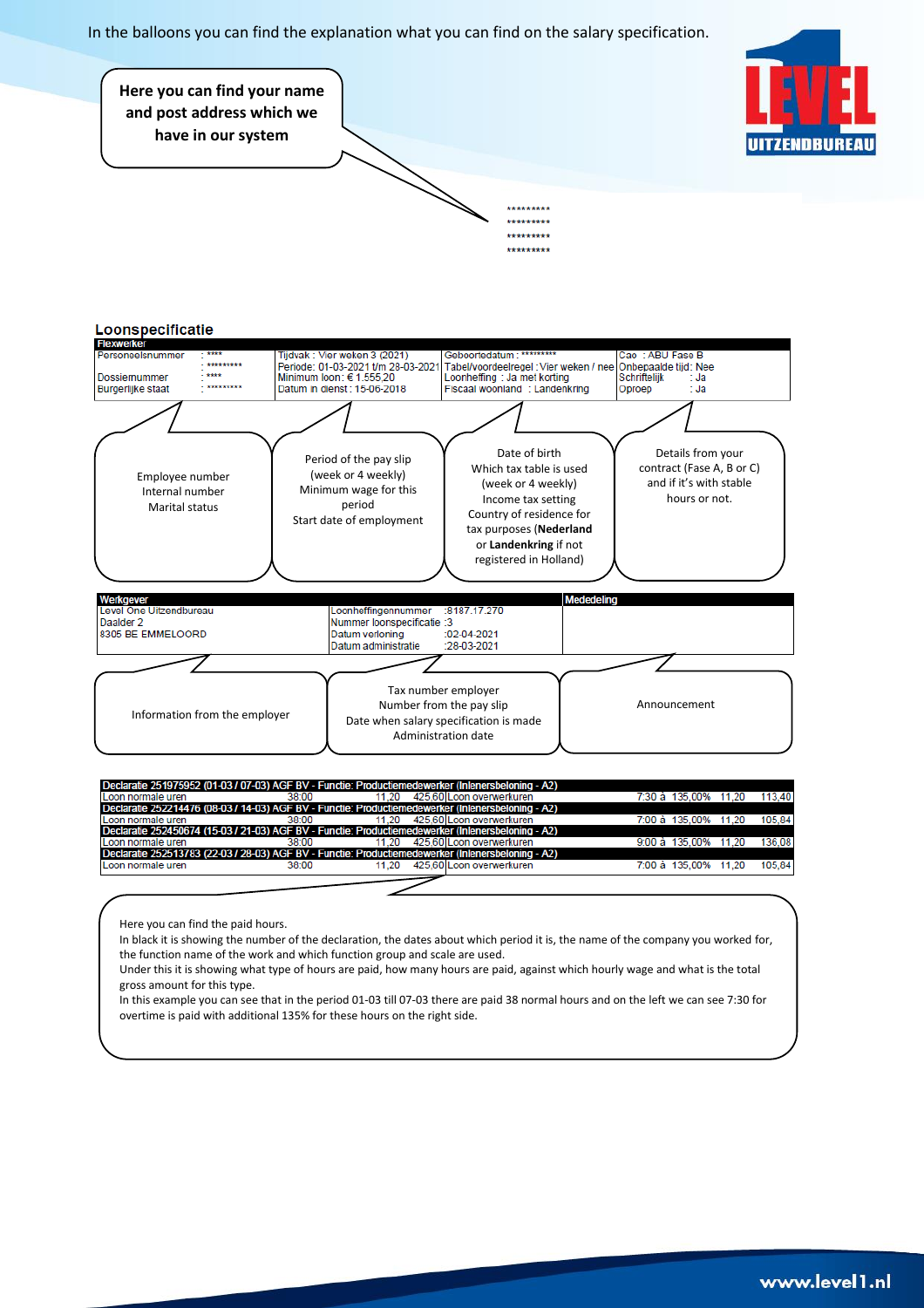

|                                                                                                                        |                                                           |                                |                      | Mutatie                                              |                                                      |                      | <b>Totaal tijdvak</b>                                |                                                      | Verrekenen |                |
|------------------------------------------------------------------------------------------------------------------------|-----------------------------------------------------------|--------------------------------|----------------------|------------------------------------------------------|------------------------------------------------------|----------------------|------------------------------------------------------|------------------------------------------------------|------------|----------------|
| Omschrijving                                                                                                           |                                                           | <b>RT</b> Percentage Grondslag |                      | <b>Fiscaal</b>                                       | <b>Betalen</b>                                       | Grondslag            | Fiscaal                                              | <b>Betalen</b>                                       | Fiscaal    | <b>Betalen</b> |
| Loon normale uren<br>Loon overwerkuren<br>Vakantieuren<br>Uitruil huisvesting<br>ET-uitruil meerkosten levensonderhoud | $\begin{array}{c}\n 2T \\ 2T \\ 2\n \end{array}$<br>$2^*$ |                                |                      | 1.702,40<br>461,16<br>33,72<br>$-243,86$<br>$-59,65$ | 1.702,40<br>461.16<br>33,72<br>$-243,86$<br>$-59,65$ |                      | 1.702,40<br>461,16<br>33,72<br>$-243,86$<br>$-59,65$ | 1.702,40<br>461.16<br>33,72<br>$-243,86$<br>$-59,65$ |            |                |
| Totaal bruto loon<br>Pluspensioen                                                                                      | $2^*$                                                     | 4.0000%                        | 647,46               | 1.893,77<br>$-25,90$                                 | 1.893,77<br>$-25,90$                                 | 647,46               | 1.893,77<br>$-25,90$                                 | 1.893,77<br>$-25,90$                                 |            |                |
| Loon voor loonbelasting en premies<br>Loonheffingen (Vier weken wit)<br>Gediff. premie Whk (WGA-vast)                  | IΤ<br>$2^*$                                               | 0.1700%                        | 1.867,87<br>1.867,87 | 1.867,87                                             | 1.867,87<br>$-240,00$<br>$-3,18$                     | 1.867,87<br>1.867,87 | 1.867,87                                             | 1.867,87<br>$-240,00$<br>$-3,18$                     |            |                |
| Netto loon<br>Vergoeding ET-uitruil meerkosten leve<br>Inhouding HollandZorg                                           | $\mathfrak{D}$                                            |                                |                      |                                                      | 1.624,69<br>59,65<br>$-98,56$                        |                      |                                                      | 1.624,69<br>59,65<br>$-98,56$                        |            |                |
| Netto te betalen                                                                                                       |                                                           |                                |                      |                                                      | 1.585,78<br>=========                                |                      |                                                      | 1.585,78<br>==========                               |            |                |
|                                                                                                                        |                                                           |                                |                      |                                                      |                                                      |                      |                                                      |                                                      |            |                |
|                                                                                                                        |                                                           |                                |                      |                                                      |                                                      |                      |                                                      |                                                      |            |                |
|                                                                                                                        |                                                           |                                |                      |                                                      |                                                      |                      |                                                      |                                                      |            |                |
|                                                                                                                        |                                                           |                                |                      |                                                      |                                                      |                      |                                                      |                                                      |            |                |
|                                                                                                                        |                                                           |                                |                      |                                                      |                                                      |                      |                                                      |                                                      |            |                |
|                                                                                                                        |                                                           |                                |                      |                                                      |                                                      |                      |                                                      |                                                      |            |                |

Here can find the gross and netto details.

In the **red** marked location are all the totals based on this salary specification

In the **blue** marked location are the totals from all salary specifications form this period (if more than one)

In the **green** marked location are the gross elements:

- Total amounts per type of hours
- Vakantieuren = amount of holiday hours which are paid
- Uitruil Huisvesting = the amount which is paid gross for accommodation
- ET-meerkosten levensonderhoud = the amount which is taken gross and returned netto to create tax advantage
- Totaal bruto loon = the total gross amount
- Pluspensioen = pension capital which is used (if basis pension then there is no gross part for employee)
- Loonheffingen (Vier weken wit) = the amount of tax paid by us to the tax department
- Gediff. Premie Whk (WGA-vast) = the amount of premium which has to be deducted for unemployment

In the **yellow** marked location are the netto elements: in this situation the return of the ET-uitruil meerkosten and deduction of the health insurance premium.

At the bottom you can find the total netto amount what will be paid.



Column G: The total income for social security

Column H: The total income for the Dutch health insurance law Column I: The total income for the income tax and other withdrawels

Column J: The total amount income tax and other withdrawels what is deducted

Column K: The total amount which is paid for the Dutch health insurance law

Column L: The total amount which is paid for the Dutch unemployment law

Column M: The total amount which is paid for the Dutch Work and income what is possible law.